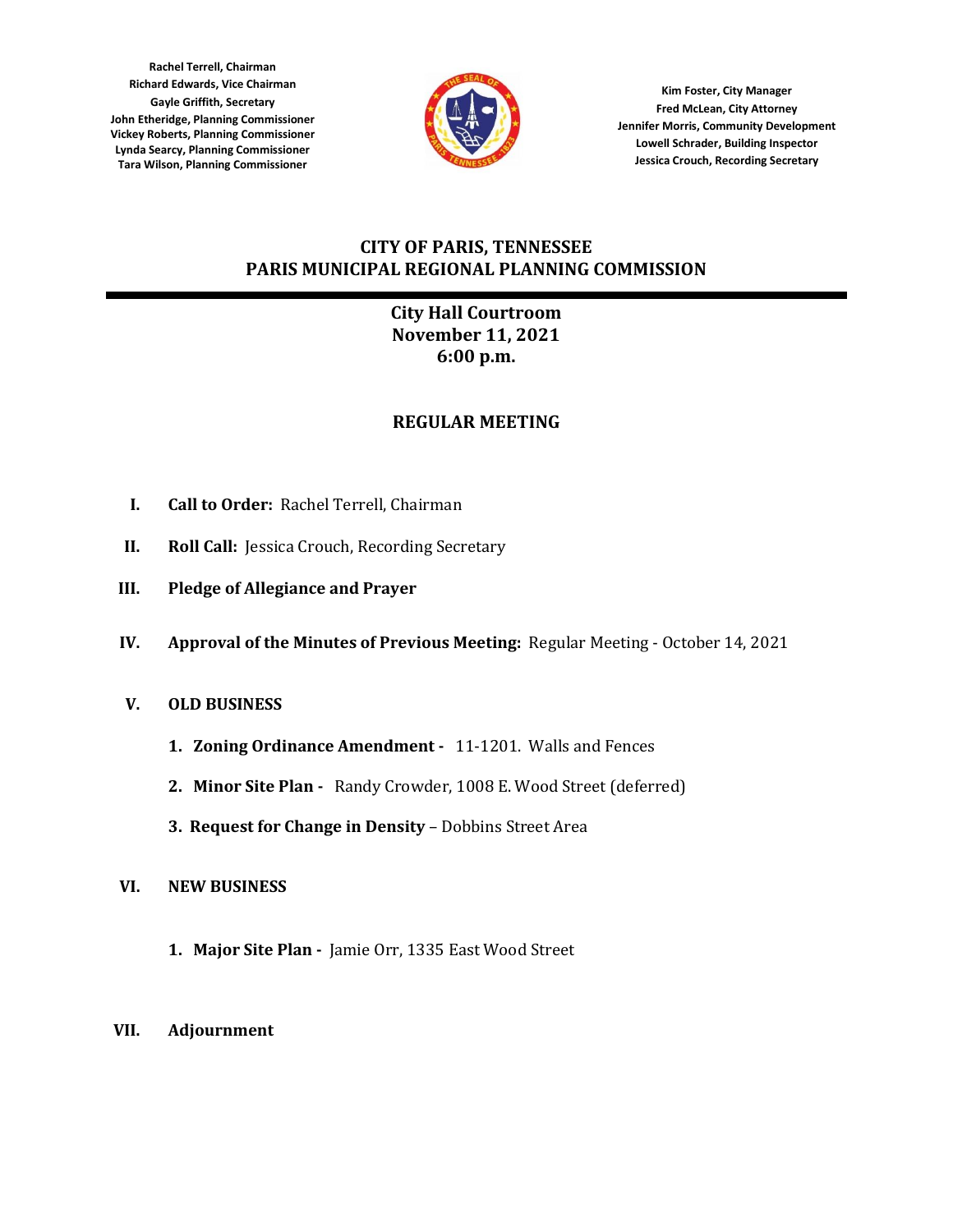

#### **PARIS MUNICIPAL REGIONAL PLANNING COMMISSION MEETING MINUTES CITY OF PARIS, TENNESSEE October 14, 2021 6:00 PM**

The Paris Municipal Regional Planning Commission met in regular session at 6:00 p.m. Thursday, October 14, 2021, in the courtroom of City Hall to consider the following business:

| Present:      | Chairman Rachel Terrell                         |
|---------------|-------------------------------------------------|
|               | Vice Chairman Richard Edwards                   |
|               | Commissioner John Etheridge                     |
|               | Commissioner Tara Wilson                        |
|               | Commissioner Lynda Searcy                       |
|               | Commissioner Gayle Griffith                     |
| Also Present: | Kim Foster, City Manager                        |
|               | City Attorney, Fred McLean                      |
|               | Jessica Crouch, Administrative Assistant        |
|               | Jennifer Morris, Community Development Director |
|               | Lowell Schrader, Building Inspector             |
| Absent:       | Commissioner Vickey Roberts                     |
| Media:        | Ken Walker, Paris PI                            |
|               | Shannon McFarlin, WENK/WTPR                     |

Chairman Rachel Terrell led the meeting with the Pledge of Allegiance followed by a prayer led by Vice Chairman Richard Edwards.

**APPROVAL OF MINUTES:** Regular Meeting Minutes – September 9, 2021

#### **DISCUSSION:** None

**ACTION:** Motion made by Commissioner John Etheridge, seconded by Commissioner Tara Wilson to approve the minutes as presented.

**VOTE:** Unanimous

#### **OLD BUSINESS:**

**1.) None**

#### **NEW BUSINESS:**

- **1.) Minor Site Plans –** Michael Lewis, 2505 Hwy 79 South (2)
- **2.) Minor Site Plan –** Randy Crowder, 1008 E. Wood Street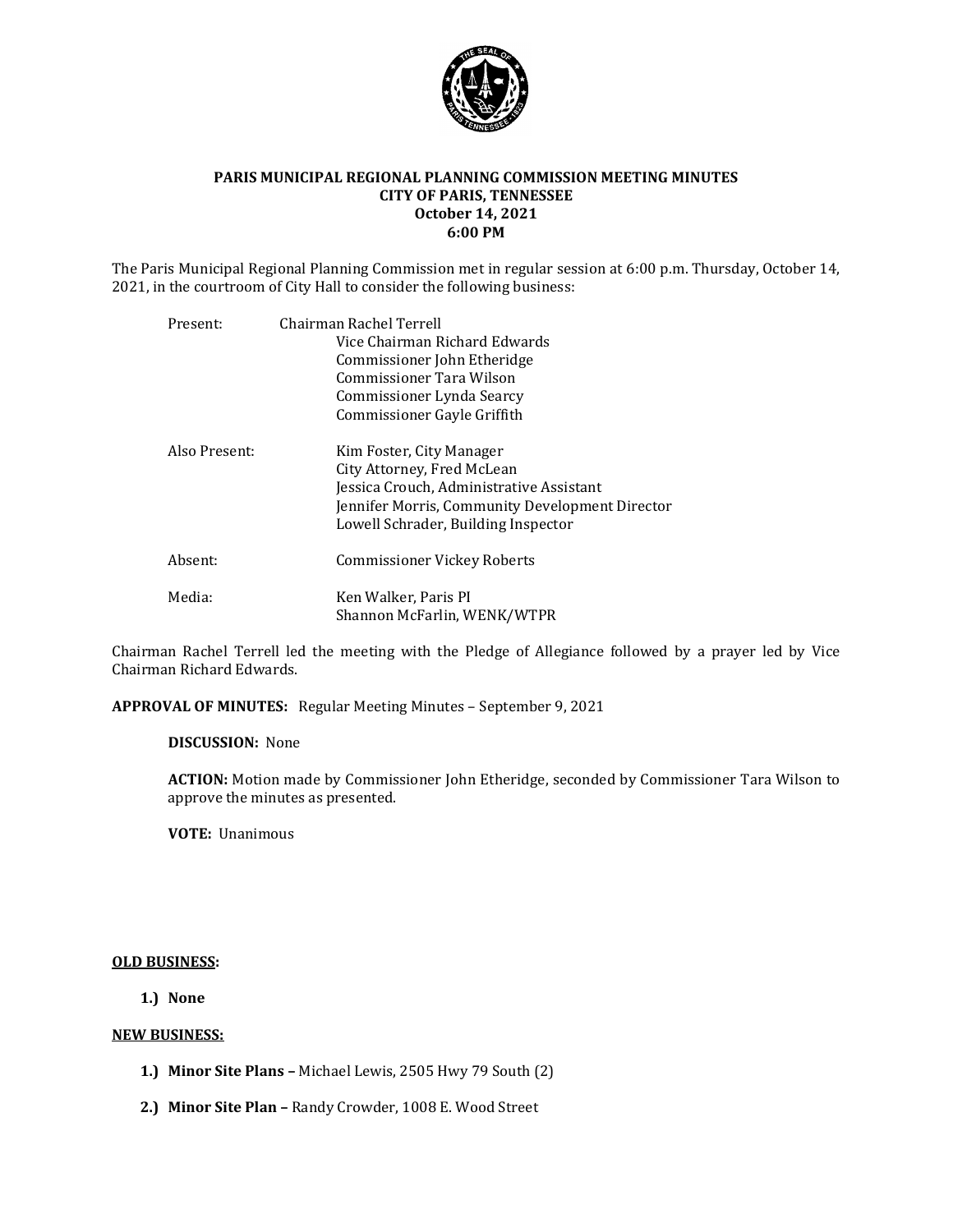**3.) Request for Change in Density –** Harold Thomas, 2688 Filmore, Memphis, TN

### **NEW BUSINESS**

**AGENDA ITEM NO. 1: Minor Site Plans –** Michael Lewis (Lewy's) at 2505 Hwy 79 South

**DISCUSSION:** There are two site plans at 2505 Hwy 79 South that sets on three parcels owned by Michael Lewis. Parcel 59.03 (Sheet 1 of 2) shows a 20 ft. x 30 ft. (600 sq. ft.) addition to the rear of the building. All setbacks are met but the rear corner of the building is only 1 ft. off the property line. In the P-B District one side is not required to meet a setback (zero setback) provided there is a cumulative 20 ft. with a minimum of 15 ft. on one side. This is the case in this instance. Parcel 59.01 (sheet 2 of 2) is the most southern parcel of the three as shown in the aerial included. The proposed addition to this building is 32 ft. x 14 ft. (448 sq. ft.). This addition and the existing structure both meet the required minimum setback.

**ACTION:** Motion made by Vice Chairman Richard Edwards, seconded by Commissioner Tara Wilson to approve the two Minor Site Plans as presented. **VOTE:** Unanimous

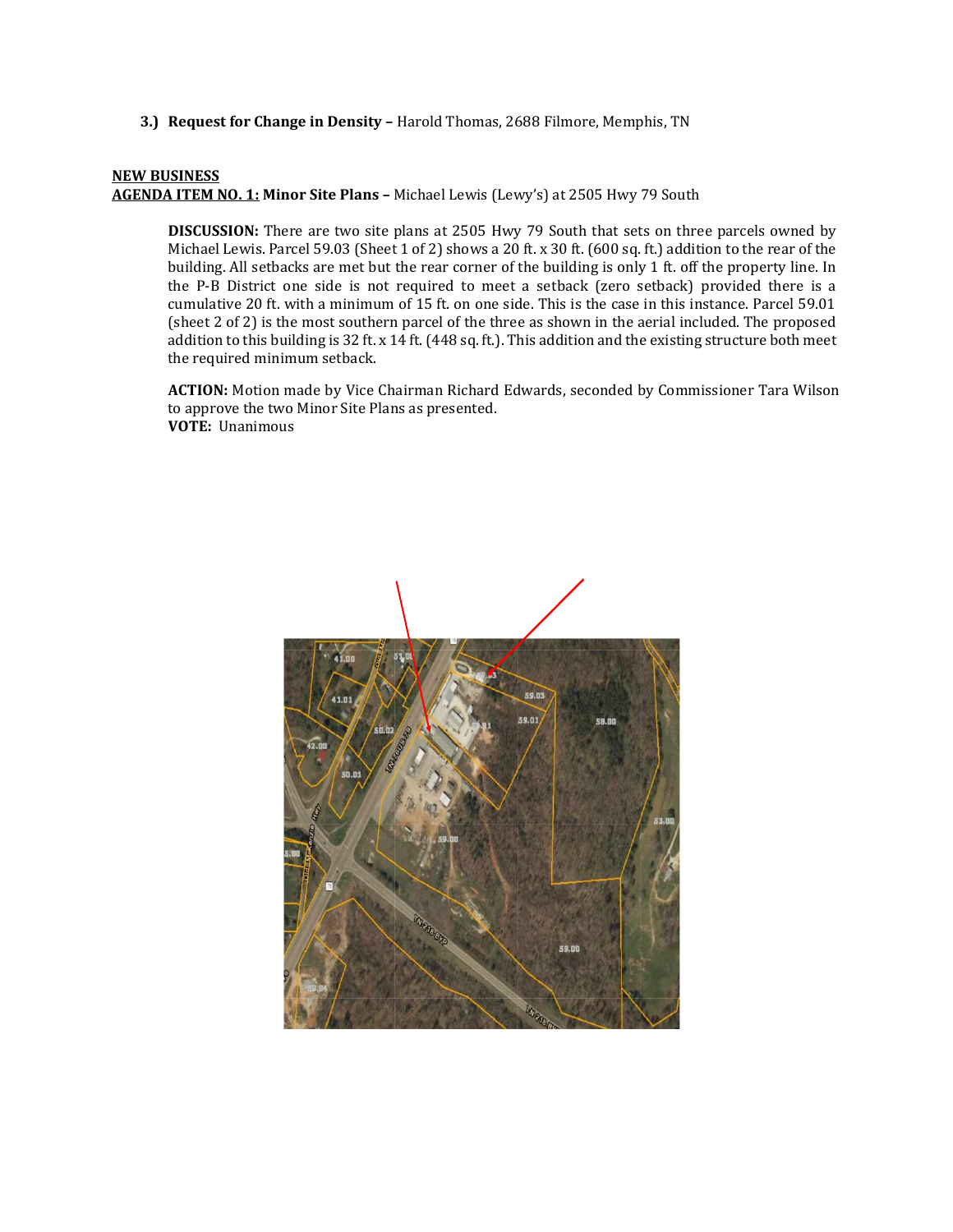### **NEW BUSINESS AGENDA ITEM NO. 2: Minor Site Plan –** Randy Crowder, 1008 E. Wood Street

**DISCUSSION:** Randy Crowder submitted a minor site plan for 1008 East Wood Street. Since his development does not include any new structures or additions to structures and the land disturbance is less than an acre, a major site plan is not required. As you can see by the plan shown that there is a one-way drive from Currier Street which is existing. There is a .41-acre tract adjacent to this tract that provides the proposed parking for the development. As you can see by the plan, it shows 35 parking spaces. Based on the requirements found in the city's zoning ordinance that number is sufficient. Also included on that parcel is a proposed new access to East Wood Street that is a right-in/right-out. It also shows that there is an existing drive that is a portion of the drive access from Currier Street. It should be noted that the developer met with TDOT some time ago regarding a Wood Street access. Though a permit application has not yet been submitted to TDOT, the TDOT representative did verbally agree to the right-in/right-out configuration.

Jennifer Morris, Community Development Director, shared items that have been shared with Developer Randy Crowder as follows:

1. It is not likely that TDOT or the city will permit the existing drive on the main parcel.

This existing drive on the main parcel is too close to the intersection.

2. A reference should be made to screening, where and what type.

Jennifer Morris, Community Development Director reads from the ordinance that any commercial property that abuts an adjacent residential area must be screened. In the past, masonry, wood fences, and fast-growing greenery were allowed. Screening will need to be provided around the residential property next to the proposed parking lot. Ms. Morris quoted the ordinance 11-1201-B regarding the minimum standards for screening.

3. The Dumpster pad should be added along with a notation for screening.

The Dumpster pad has been added to the Minor Site Plan. However, there still needs to be a notation to the Minor Site Plan for screening around the dumpster pad.

4. The location of any signage that will not be attached to the building.

Developer Randy Crowder shared that the signage will be attached to an awning on the walkway.

5. The parking configuration is questioned regarding the existing trees. Should the developer decide to save the trees in the proposed parking lot, the parking layout would need to change and revised on the plan.

Commissioner John Etheridge stated his concern regarding the existing gravel driveway and the control of access. Another concern stated was regarding the lights of vehicles along residential properties nearby.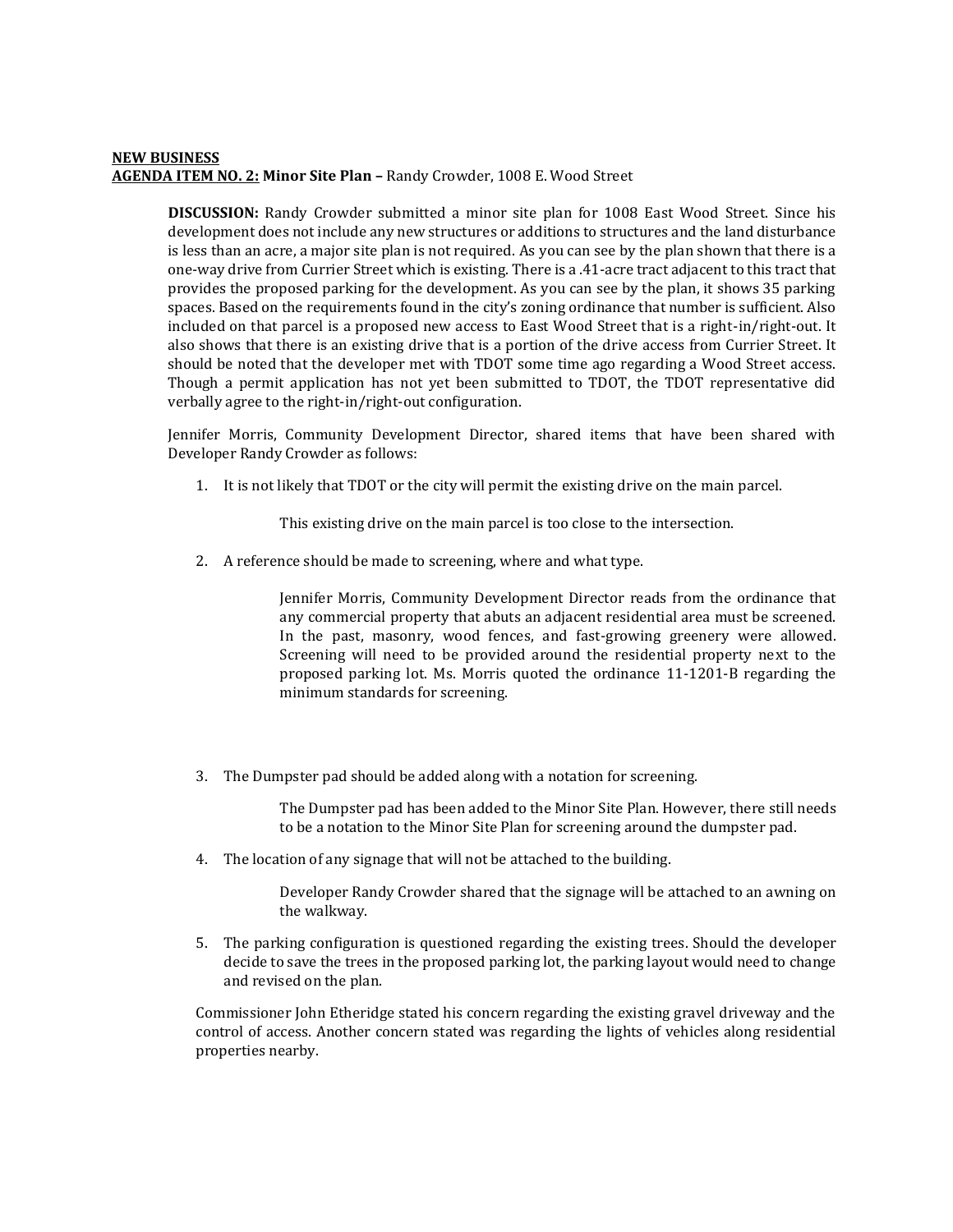City Attorney, Fred McLean, states that a notation can be made to the site plan that ingress/egress is not allowed at the gravel driveway. Also, Mr. Crowder may place a barrier across the gravel driveway for personal use only.

**ACTION:** Motion made by Chairman Rachel Terrell, seconded by Commissioner John Etheridge to table the approval of the Minor Site Plan contingent upon the following notations: the update of screening guidelines and screening around residential area, a barrier across the residential gravel driveway, and paving to be completed within a year.

**VOTE:** Unanimous

### **NEW BUSINESS AGENDA ITEM NO. 3: Request for Change in Density** – Harold Thomas, 2688 Filmore, Memphis, TN

**DISCUSSION:** Harold Thomas has presented a plan for a home to be constructed on McClain Street. His intention of the properties is to combine all three into one property. Mr. Thomas has made the decision to decrease the size of the garage so that he can better meet the front and rear setback. Even with this change it will not meet the setbacks for medium density in an R-3 District. There are no other houses on this street, only an accessory building for the corner lot on Caledonia and McClain. As in the last similar situation, when comparing the front setbacks, none of the dwellings on Caledonia (adjacent area) meet the 25 ft. setback. Jennifer Morris, Community Development Director states this neighborhood is 75-100 years old and that when densities were first determined it should have followed the existing properties and the density most prevalent in that area should have been assigned. The staff is recommending the density change from R-3-M to R-3-H from Irvine to McClain to Caledonia.

**ACTION:** Motion made by Commissioner John Etheridge, seconded by Commissioner Tara Wilson to approve the request to change the density from R-3-M to R-3-H. A second motion was made by Chairman Rachel Terrell, seconded by Vice Chairman Richard Edwards to rezone the isolated B-3 zoned parcel on Caledonia to R-3 and recommend to the City Commission.

**VOTE:** Unanimous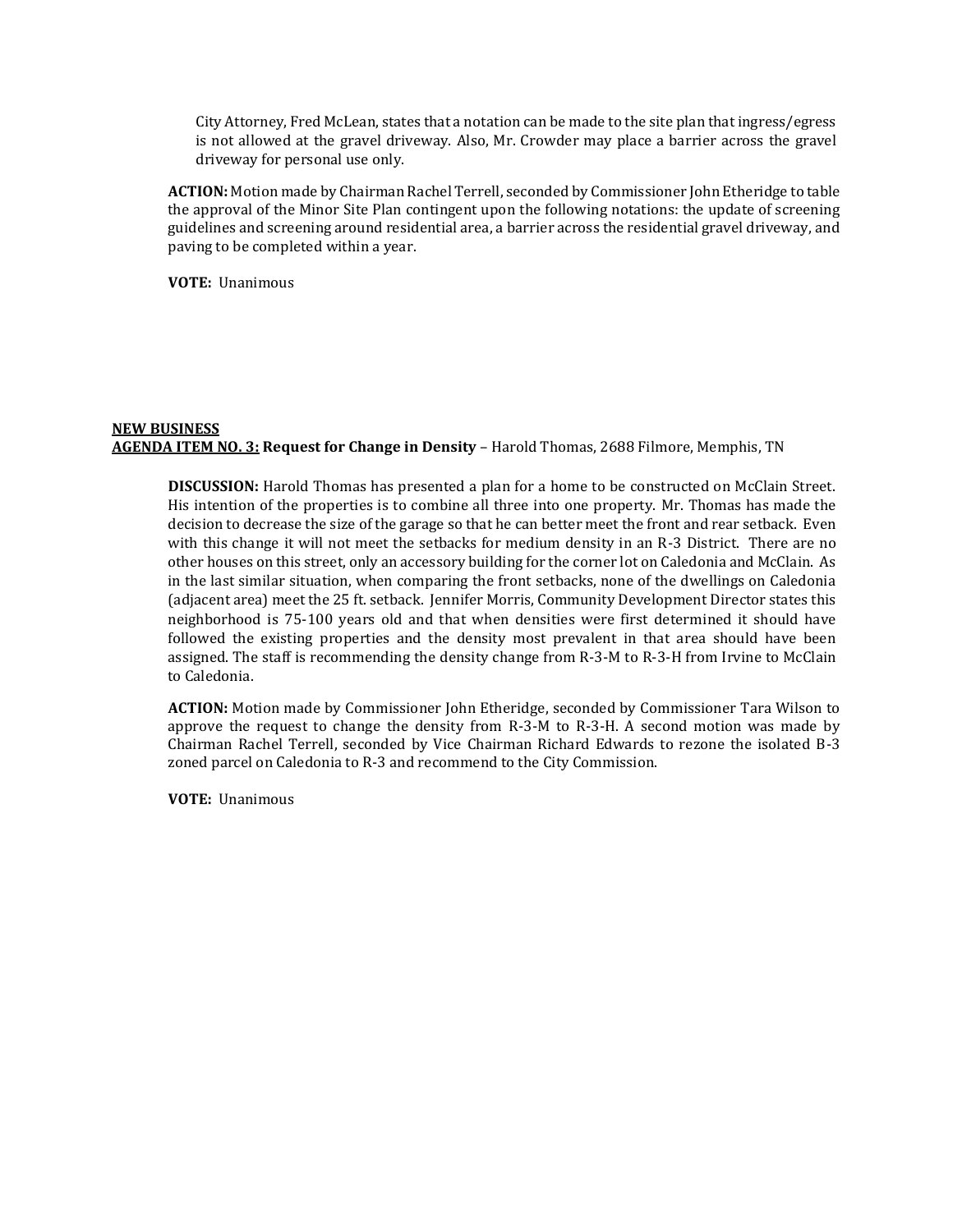

Upon a motion by Vice Chairman Richard Edwards, seconded by Commissioner John Etheridge, the meeting was duly adjourned at 6:50 p.m.

Secretary

\_\_\_\_\_\_\_\_\_\_\_\_\_\_\_\_\_\_\_\_\_\_\_\_\_\_\_\_\_\_\_\_\_\_\_\_\_\_\_\_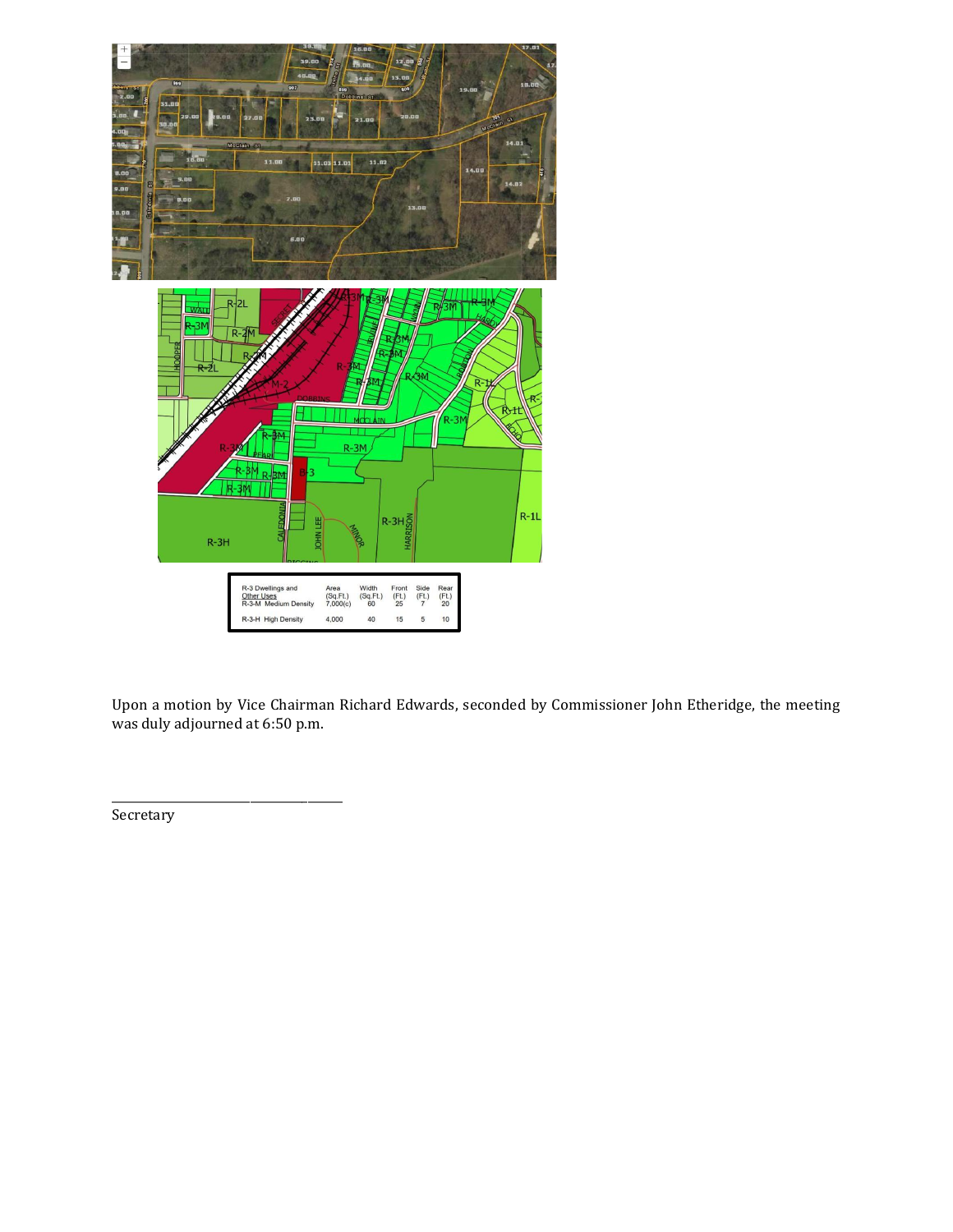## **Old Business Agenda Item No. 1:**

**Zoning Ordinance Amendment -** 11-1201. Walls and Fences

## **Background and Analysis:**

At the October Planning Commission meeting staff was asked to research and provide possible changes or additions to the section of the zoning ordinance dealing with walls, fences and screening of commercial properties adjacent to residential zoned properties.

Below is section 11-1201. of the Zoning Ordinance. Highlighed are the items for you to review. This should provide you with a basis for discussion.

Any amendments to this section would be recommended to the City Commission for their consideration. They adopted an ordinance by caption at the November City Commission meeting. They are awaiting a recommendation from the Planning Commission before fully adopting any changes.

11-1201. Walls and Fences. The following requirements shall apply to any nonresidential development which abuts adjacent residential lots:

- A. Development Requirements. Development standards shall be as follows:
	- 1. The Paris Planning Commission may recommend screening of a portion of all parking lots, service areas, loading docks, trash receptacles, outdoor storage, outdoor work areas, or similar uses not contained within the building from any residential zoning district located within 150 feet of such uses.
	- 2. Development shall be screened from adjacent residential lots using an opaque fence or wall.
	- 3. Non-residential lots adjacent to residential lots shall be screened on all rear lot lines and alongside lot lines to the intersection of the front building line. Such screen shall be placed and maintained at the expense of the owner or occupant of the lot.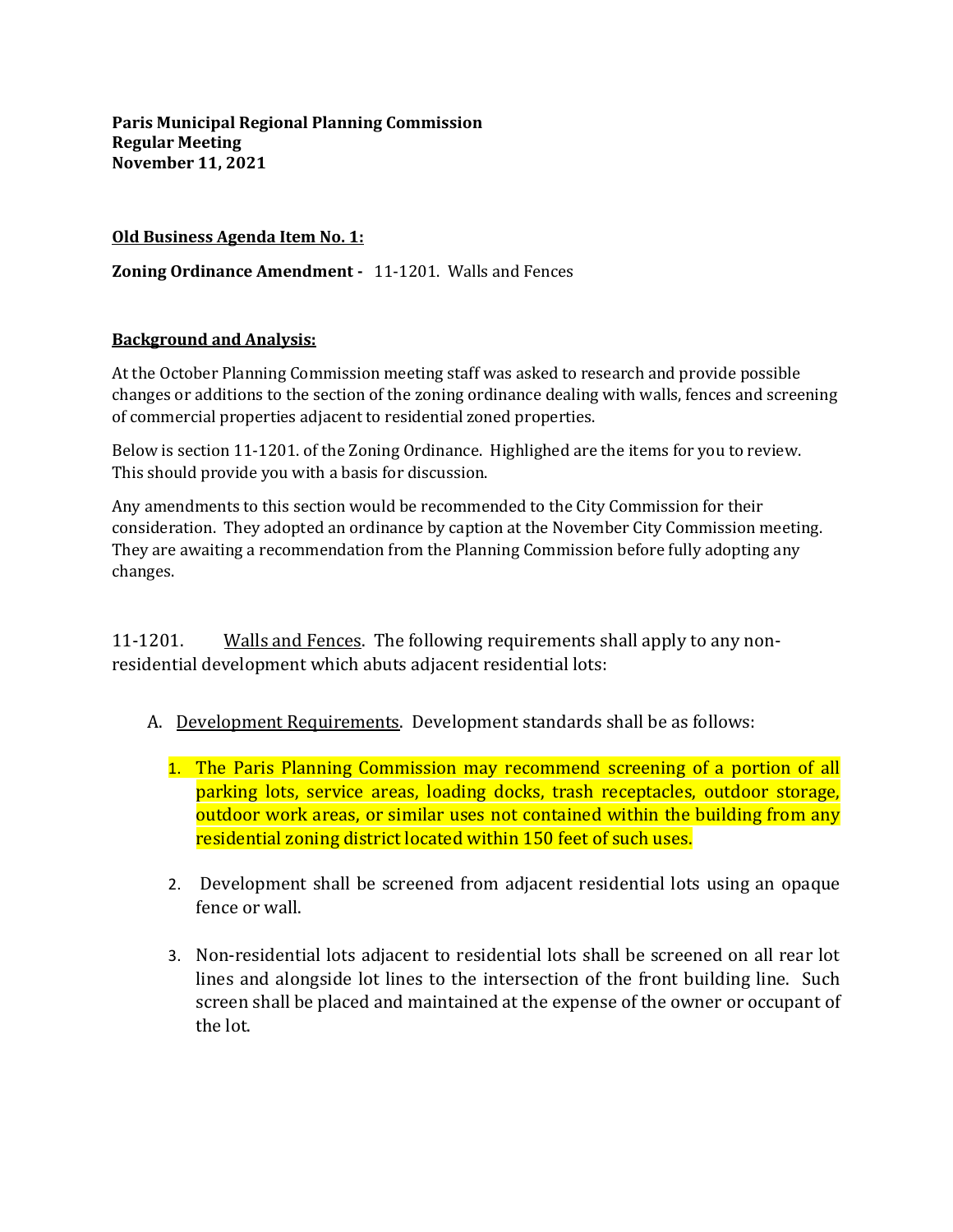- B. Minimum Standards. All screening shall meet the following requirements:
	- 1. Walls shall be designed to facilitate maintenance and shall not modify natural drainage so as to endanger adjacent property.
	- 2. Such screening shall be a minimum of six (6) feet. Screening shall be provided at a height and density to achieve an opacity of 80%.
	- 3. The screen may be composed of view-obscuring vegetation, wall, fence, berm or any other screen approved by the Planning Commission. The items may be used individually or in combination. Fences constructed of plastic sheets, panels or corrugated sheet-metal or panels chain link, barbed wire, stock wire, chicken wire or other similar type fences are not permitted when used for screening.
	- 4. When using vegetation, plant materials shall be at least two (2) feet tall at the time of installation and reach the desired height of six (6) feet within three (3) to five (5) years.
	- 5. No fence shall be located closer to the street than the right-of-way.
	- 6. At any street or driveway intersection the provisions of 11-1502.B. will still apply.
- C. Existing Developments. In the case of an existing development, should the use of the commercial property change from that originally approved, the Planning Commission shall have the right to review any additional screening as required by this section prior to the issuance of a certificate of occupancy by the City Manager or the City Manager's designee.
- D. Waiver of Requirements. The Planning Commission shall have the authority to grant a waiver of any of the requirements in this Section upon written request, which outlines the rationale for the waiver. The Planning Commission shall review each written request and grant a waiver only: under unusual or extreme circumstances which cause an unreasonable hardship such as the size of the lot; or, when an innovative or alternative approach can be made which still meets the intent and purpose of this Section.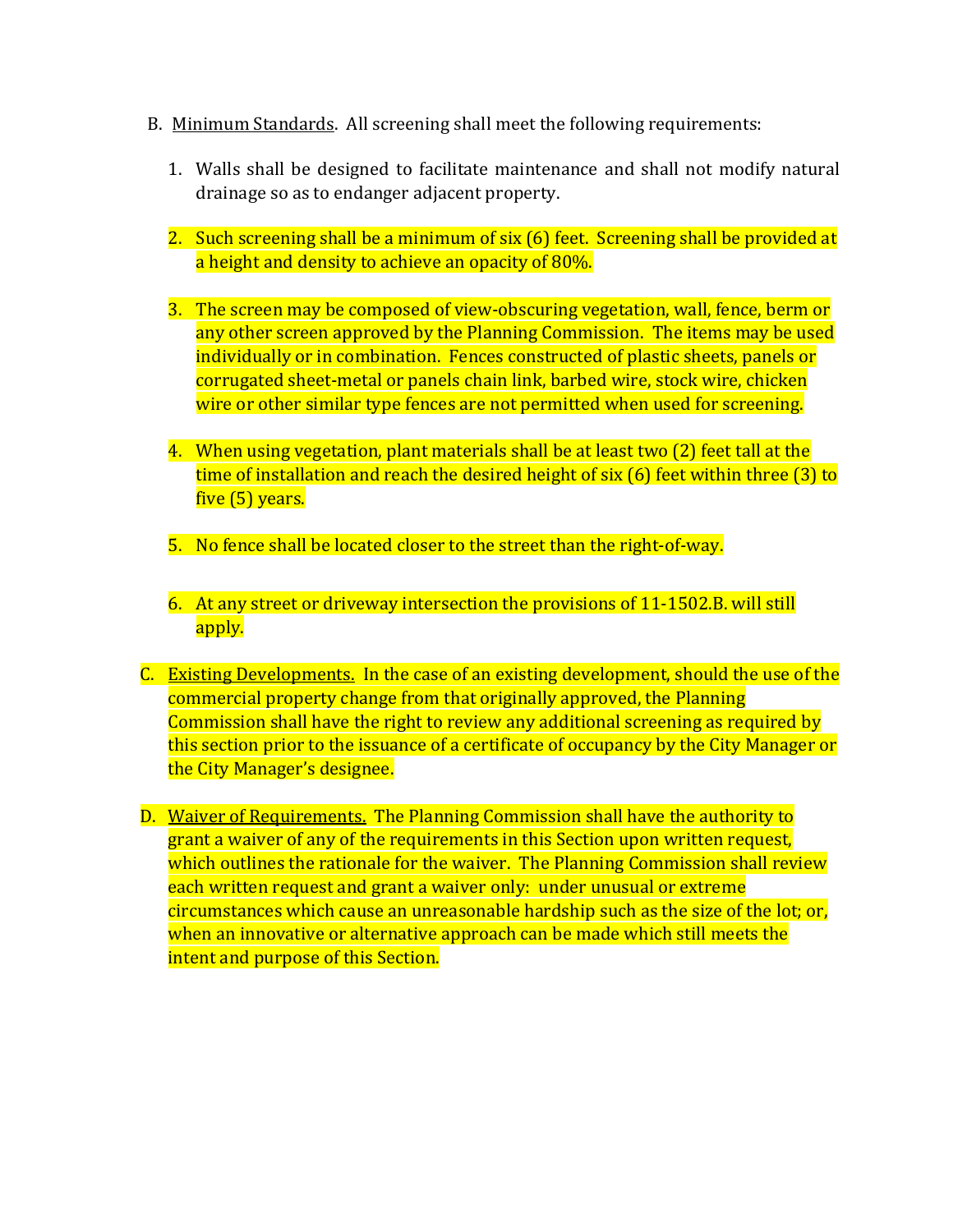## **Old Business Agenda Item No. 2:**

**Minor Site Plan -** Randy Crowder, 1008 E. Wood Street (deferred)

## **Background and Analysis:**

At the October meeting the Planning Commission considered a Minor Site Plan for Randy Crowder for 1008 East Wood Street. Mr. Crowder is developing this property that has been zoned commercial for over 20 years. However, it was never converted from a residential use to a commercial use.

At last month's meeting the following needed to be addressed:

- update of screening guidelines and screening around residential area
- a barrier across the residential gravel driveway
- paving to be completed within a year

As you know the screening requirements are to be addressed at this week's meeting. The other points were notations that needed to be made on the plat. Additionally, some trees were removed to allow for the approved parking.

All of the above with the exception of screening should be updated on the site plan.

Additionally, Mr. Crowder is in the process of making application to TDOT for his driveway permit. It was confirmed verbally that he would not be allowed to keep the existing drive that circles through from Currier, in front of the building into East Wood. Also, the right-in/right-out was also verbally confirmed as well.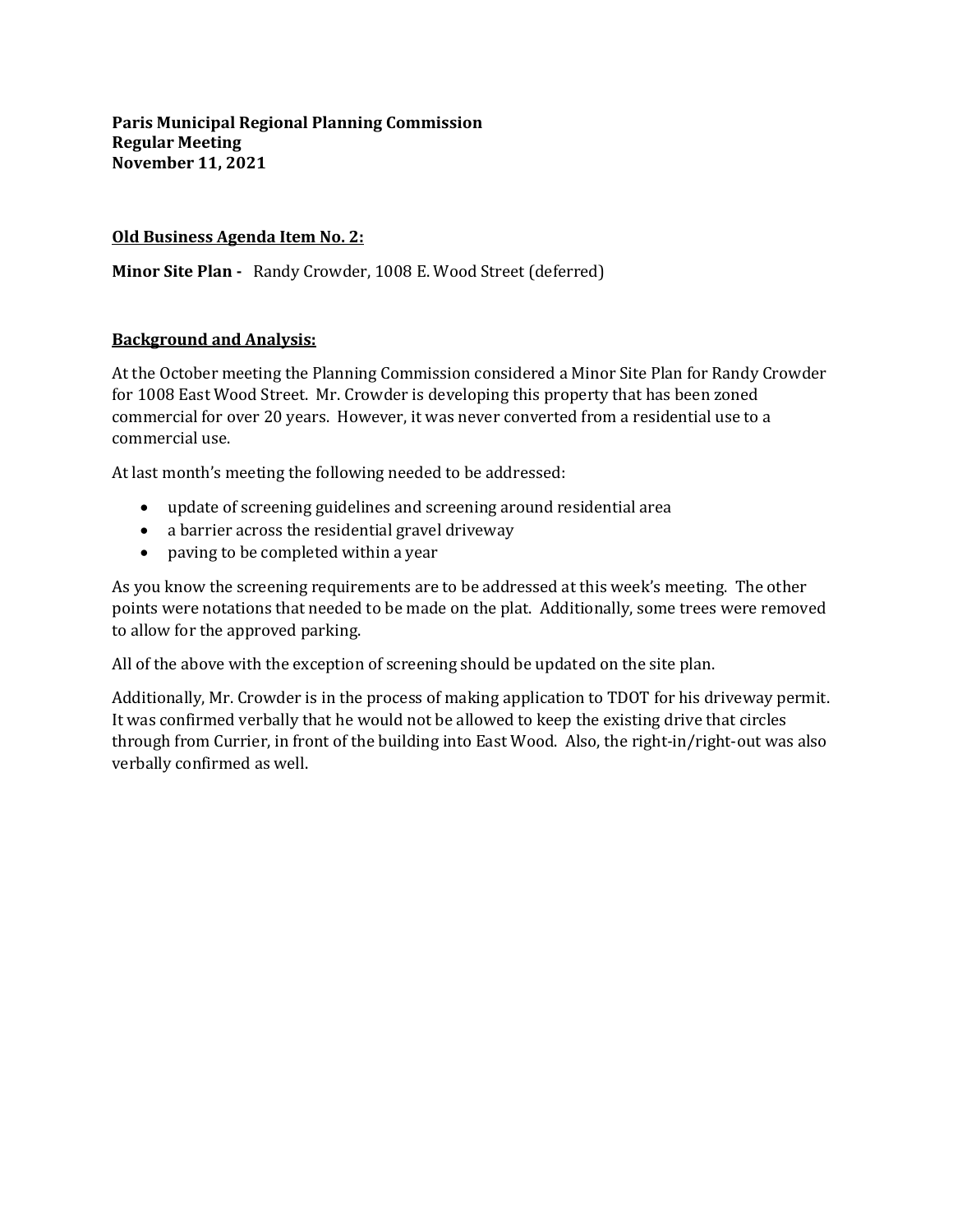## **Old Business Agenda Item No. 3:**

**Request for Change in Density** – Dobbins Street Area

## **Background and Analysis:**

At the October meeting the Planning Commission made a motion to amend the density for the Dobbins Street area from medium density to high density as requested. Staff has placed this back on the agenda for confirmation from the Planning Commission that the area in the dark black outline is the area intended for a density change.